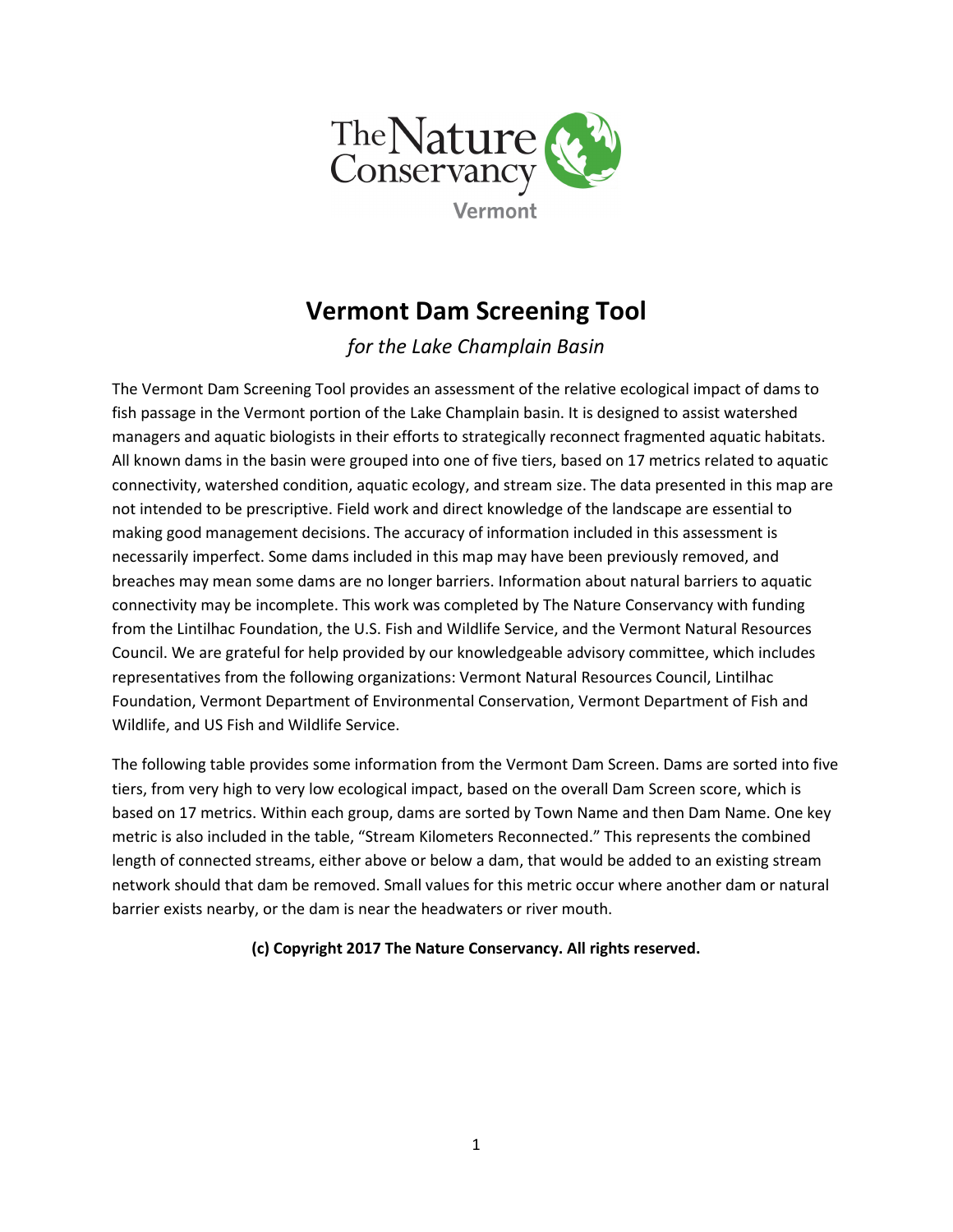| <b>Tier</b>      | <b>Town</b>            | <b>Dam Name</b>                | <b>Stream Kilometers</b> |
|------------------|------------------------|--------------------------------|--------------------------|
|                  |                        |                                | <b>Reconnected</b>       |
| <b>Very High</b> | Charlotte              | <b>Scott Pond</b>              | 90.0                     |
| Very High        | Milton                 | Peterson                       | 21.7                     |
| Very High        | Swanton                | Swanton                        | 66.8                     |
| High             | Addison                | <b>Brilyea East</b>            | 74.6                     |
| High             | <b>Bakersfield</b>     | <b>Johnsons Mill</b>           | 35.7                     |
| High             | Benson                 | Parsons Mill                   | 57.3                     |
| High             | <b>Bristol</b>         | Lake Winona                    | 22.0                     |
| High             | Cabot                  | Marshfield No. 6               | 17.3                     |
| High             | Calais                 | Sabin Pond                     | 20.6                     |
| High             | Cambridge              | <b>Smugglers Notch Village</b> | 9.8                      |
| High             | Castleton              | Pelletier                      | 59.2                     |
| High             | Chittenden             | Chittenden Reservoir           | 40.3                     |
| High             | Chittenden             | Lefferts Pond West             | 26.5                     |
| High             | Colchester             | <b>Colchester Pond</b>         | 7.0                      |
| High             | Colchester             | Mill Pond                      | 50.0                     |
| High             | Dorset                 | <b>Emerald Lake</b>            | 20.1                     |
| High             | Duxbury                | <b>Duxbury Mill</b>            | 25.7                     |
| High             | Duxbury                | Ice Pond                       | 8.1                      |
| High             | <b>East Montpelier</b> | North Montpelier Pond          | 121.0                    |
| High             | Eden                   | South Pond                     | 16.2                     |
| High             | Elmore                 | Lake Elmore                    | 45.1                     |
| High             | Fair Haven             | Old Marsh Pond                 | 7.7                      |
| High             | Fairfield              | <b>Fairfield Pond</b>          | 37.4                     |
| High             | Georgia                | Stone Bridge Pond              | 36.7                     |
| High             | Goshen                 | Kingsland                      | 25.2                     |
| High             | Goshen                 | Sugar Hill Reservoir           | 19.4                     |
| High             | Highgate               | East Highgate                  | 32.7                     |
| High             | <b>Hyde Park</b>       | <b>Green River Reservoir</b>   | 3.8                      |
| High             | <b>Hyde Park</b>       | <b>Hyde Park</b>               | 79.0                     |
| High             | <b>Hyde Park</b>       | North Hyde Park                | 79.0                     |
| High             | Marshfield             | Laird Pond                     | 10.0                     |
| High             | Middlebury             | Dow Pond                       | 9.2                      |
| High             | Milton                 | <b>Milton Pond</b>             | 1.0                      |
| High             | Moretown               | USGS Gage No. 2880             | 14.6                     |
| High             | Northfield             | Camp Wihakowi                  | 54.9                     |
| High             | Panton                 | <b>Stone Bridge</b>            | 74.6                     |
| High             | Pittsford              | Smith Pond                     | 16.7                     |
| High             | Plainfield             | Old Batchelder Mill            | 110.3                    |
| High             | <b>Rutland City</b>    | Patch Pond                     | 25.3                     |
| High             | <b>Rutland Town</b>    | Glen                           | 25.3                     |
| High             | Salisbury              | Sucker Brook                   | 23.5                     |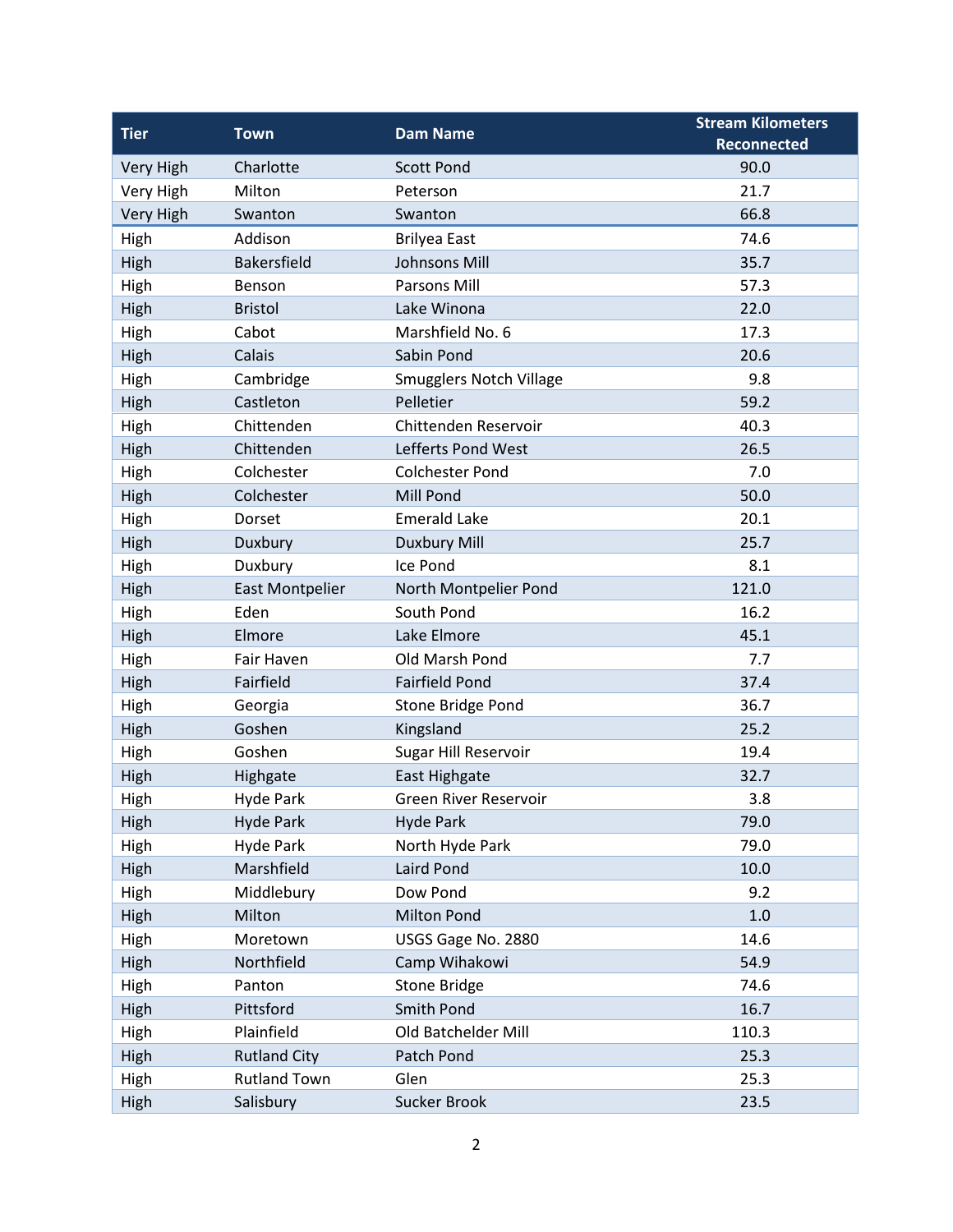| <b>Tier</b> | <b>Town</b>         | <b>Dam Name</b>                                           | <b>Stream Kilometers</b> |
|-------------|---------------------|-----------------------------------------------------------|--------------------------|
|             |                     |                                                           | <b>Reconnected</b>       |
| High        | Shoreham            | <b>Richville Pond</b>                                     | 157.5                    |
| High        | Stannard            | Anderson                                                  | 7.5                      |
| High        | Stowe               | Lake Mansfield                                            | 4.3                      |
| High        | Swanton             | Fairfield Swamp Pond                                      | 61.2                     |
| High        | <b>Troy</b>         | North Troy                                                | 15.8                     |
| High        | Wallingford         | Chase                                                     | 6.8                      |
| High        | Warren              | <b>Sugarbush Snowmaking Pond</b><br><b>Diversion Stru</b> | 89.1                     |
| High        | Warren              | <b>Warren Village</b>                                     | 89.1                     |
| High        | Waterbury           | Waterbury                                                 | 128.8                    |
| High        | Waterville          | Laraway                                                   | 66.0                     |
| High        | West Haven          | Coggman Pond                                              | 3.4                      |
| High        | <b>West Rutland</b> | <b>Youngs Brook</b>                                       | 6.6                      |
| High        | Worcester           | <b>Chandler Sawmill</b>                                   | 20.4                     |
| High        | Worcester           | Ladds Mill                                                | 20.4                     |
| High        | Worcester           | Worcester-6                                               | 20.4                     |
| Medium      | Addison             | <b>Brilyea West</b>                                       | 74.6                     |
| Medium      | Addison             | Jerome                                                    | 3.6                      |
| Medium      | Addison             | Tetreault                                                 | 11.4                     |
| Medium      | Alburgh             | Mud Creek                                                 | 1.5                      |
| Medium      | <b>Bakersfield</b>  | <b>Browns Pond</b>                                        | 30.9                     |
| Medium      | <b>Barre City</b>   | <b>Brooklyn Street</b>                                    | 26.7                     |
| Medium      | <b>Barre City</b>   | Jones Brothers                                            | 26.7                     |
| Medium      | <b>Barre Town</b>   | Barre-3                                                   | 4.7                      |
| Medium      | <b>Barre Town</b>   | <b>Bolster Reservoir</b>                                  | 6.8                      |
| Medium      | <b>Barre Town</b>   | Giacherio                                                 | 18.7                     |
| Medium      | Benson              | Sunrise Lake                                              | 1.8                      |
| Medium      | Benson              | Sunset Lake                                               | 1.8                      |
| Medium      | Berkshire           | <b>Trout Brook Reservoir</b>                              | 7.8                      |
| Medium      | <b>Berlin</b>       | <b>Berlin Pond</b>                                        | 10.6                     |
| Medium      | <b>Berlin</b>       | Newbrough Upper                                           | 1.1                      |
| Medium      | Berlin              | Riverton                                                  | 21.6                     |
| Medium      | <b>Brandon</b>      | <b>Adams Brook</b>                                        | 3.1                      |
| Medium      | Brandon             | <b>Jones Mill</b>                                         | 17.4                     |
| Medium      | <b>Bristol</b>      | <b>Rivers Brook</b>                                       | 5.3                      |
| Medium      | <b>Brookfield</b>   | <b>Baker Pond</b>                                         | 3.9                      |
| Medium      | Burlington          | <b>Burlington Electric WMA</b>                            | 0.5                      |
| Medium      | Burlington          | Howe Farm WMA                                             | 0.6                      |
| Medium      | Burlington          | Winooski One                                              | 0.3                      |
| Medium      | Cabot               | West Hill Pond                                            | 8.3                      |
| Medium      | Calais              | Elmslie                                                   | 3.4                      |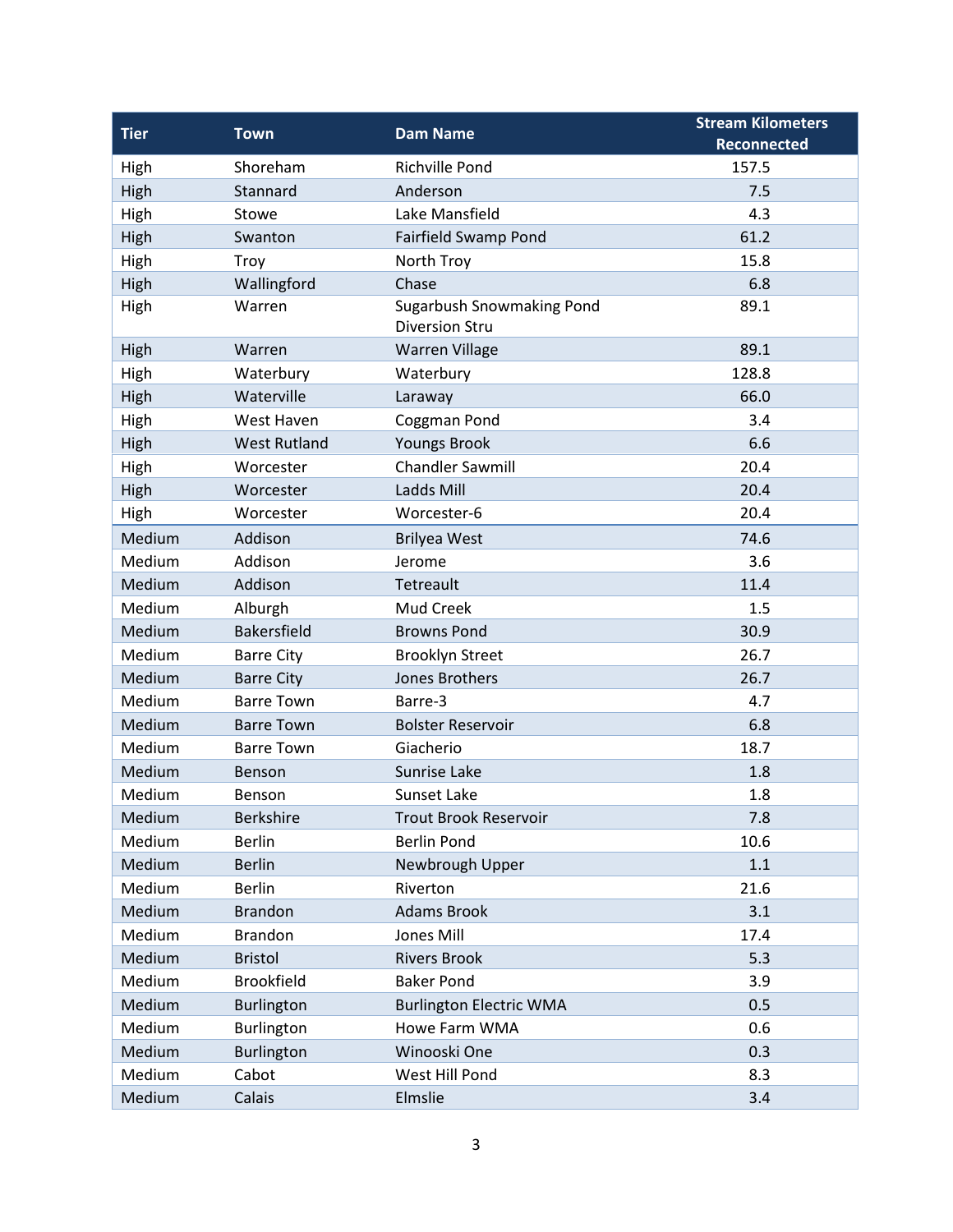| <b>Tier</b> | <b>Town</b>            | <b>Dam Name</b>                | <b>Stream Kilometers</b> |
|-------------|------------------------|--------------------------------|--------------------------|
|             |                        |                                | <b>Reconnected</b>       |
| Medium      | Cambridge              | <b>Bryan</b>                   | 12.7                     |
| Medium      | Cambridge              | <b>Morses Mill</b>             | 15.8                     |
| Medium      | Cambridge              | Rood                           | 2.5                      |
| Medium      | Castleton              | <b>Brown</b>                   | 2.2                      |
| Medium      | Castleton              | <b>Castleton State College</b> | 11.6                     |
| Medium      | Castleton              | Glen Lake                      | 9.8                      |
| Medium      | Castleton              | Lake Bomoseen                  | 90.3                     |
| Medium      | Castleton              | Loves Marsh                    | 8.5                      |
| Medium      | Castleton              | Pine Pond                      | 5.3                      |
| Medium      | Castleton              | Said                           | 7.6                      |
| Medium      | Charlotte              | Charlotte-1                    | 6.1                      |
| Medium      | Cornwall               | Norinberg                      | 3.5                      |
| Medium      | Cornwall               | Perry-Jackson                  | 13.3                     |
| Medium      | <b>East Montpelier</b> | <b>East Montpelier</b>         | 57.0                     |
| Medium      | <b>East Montpelier</b> | Montpelier No. 5               | 4.7                      |
| Medium      | <b>East Montpelier</b> | Pazini                         | 3.6                      |
| Medium      | Eden                   | Lake Eden                      | 20.1                     |
| Medium      | <b>Essex</b>           | Indian Brook Reservoir         | 5.8                      |
| Medium      | Fair Haven             | <b>Howard Pond</b>             | 1.8                      |
| Medium      | <b>Fair Haven</b>      | <b>Inman Pond</b>              | 1.5                      |
| Medium      | Fair Haven             | Sheldon Pond                   | 1.0                      |
| Medium      | Fairfax                | St. Albans North Reservoir     | 1.5                      |
| Medium      | Ferrisburgh            | Bergh                          | 5.1                      |
| Medium      | Ferrisburgh            | Callery                        | 17.4                     |
| Medium      | Ferrisburgh            | Danyow                         | 2.9                      |
| Medium      | Ferrisburgh            | <b>Harris</b>                  | 8.5                      |
| Medium      | Ferrisburgh            | Jackman                        | 1.2                      |
| Medium      | Ferrisburgh            | <b>Robinsons Slang</b>         | 9.3                      |
| Medium      | Ferrisburgh            | Turner                         | 109.6                    |
| Medium      | Franklin               | <b>Bullis Pond</b>             | 22.5                     |
| Medium      | Franklin               | Lake Carmi                     | 48.1                     |
| Medium      | Greensboro             | Caspian Lake                   | 24.3                     |
| Medium      | Greensboro             | McGrath                        | 1.9                      |
| Medium      | Hardwick               | Hardwick Lake                  | 52.9                     |
| Medium      | Hardwick               | Hardwick-4                     | 3.6                      |
| Medium      | Hinesburg              | Lake Iroquois                  | 5.4                      |
| Medium      | Hinesburg              | Twitchell                      | 2.8                      |
| Medium      | Hubbardton             | <b>Austin Pond</b>             | 17.7                     |
| Medium      | Hubbardton             | Lake Hortonia                  | 16.5                     |
| Medium      | Hubbardton             | Luther                         | 2.6                      |
| Medium      | Hubbardton             | Mudd Pond                      | 1.9                      |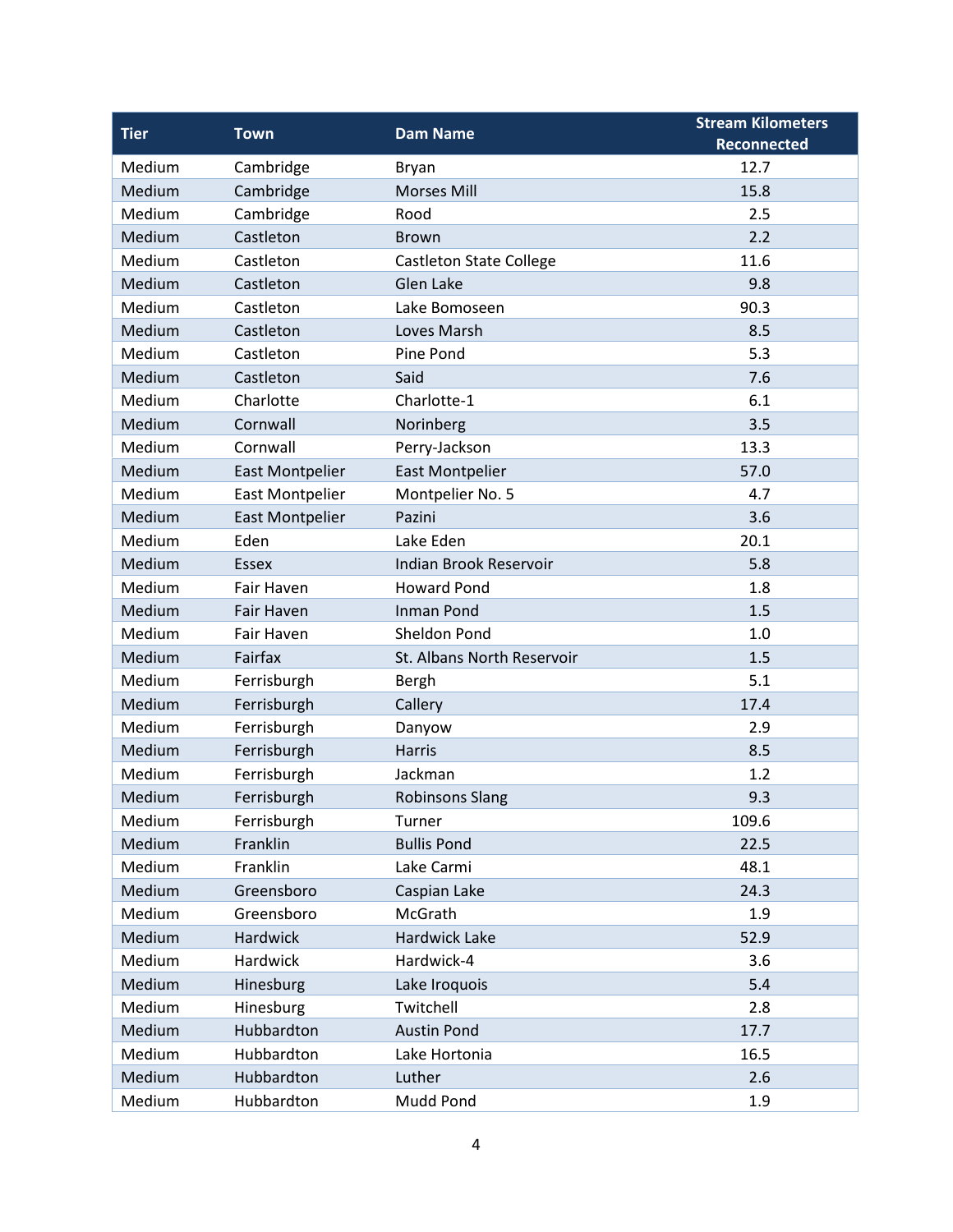| <b>Tier</b> | <b>Town</b>               | <b>Dam Name</b>               | <b>Stream Kilometers</b> |
|-------------|---------------------------|-------------------------------|--------------------------|
|             |                           |                               | <b>Reconnected</b>       |
| Medium      | Hubbardton                | <b>Walker Pond</b>            | 1.9                      |
| Medium      | <b>Hyde Park</b>          | <b>Beaver Lake</b>            | 3.6                      |
| Medium      | Jay                       | Jay Peak Snowmaking Diversion | 6.7                      |
|             |                           | Structure                     |                          |
| Medium      | Jericho                   | Cilley Hill                   | 1.9                      |
| Medium      | Jericho                   | Jericho-1                     | 1.9                      |
| Medium      | Leicester                 | <b>Silver Lake</b>            | 0.6                      |
| Medium      | Marshfield                | Farrington                    | 19.4                     |
| Medium      | Marshfield                | Marshfield Pond               | 0.8                      |
| Medium      | Mendon                    | Ballantyne                    | 2.6                      |
| Medium      | Middlebury                | Wood                          | 1.6                      |
| Medium      | Middlesex                 | Middlesex-3                   | 3.2                      |
| Medium      | Middletown Springs        | <b>Buxton's Pond</b>          | 19.5                     |
| Medium      | <b>Middletown Springs</b> | Fenton                        | 2.8                      |
| Medium      | Milton                    | Long Pond                     | 1.7                      |
| Medium      | Monkton                   | Vermont Kaolin Corporation    | 3.3                      |
| Medium      | Montpelier                | Bailey                        | 9.3                      |
| Medium      | Montpelier                | Lane                          | 1.0                      |
| Medium      | Montpelier                | Montpelier No. 3              | 9.3                      |
| Medium      | Montpelier                | North Branch                  | 5.4                      |
| Medium      | Moretown                  | Cox Brook                     | 5.7                      |
| Medium      | Moretown                  | <b>Eight Trout Club</b>       | 3.6                      |
| Medium      | Moretown                  | Moretown No. 8                | 14.6                     |
| Medium      | Morristown                | <b>Boardman Mill</b>          | 16.3                     |
| Medium      | Morristown                | Bryan                         | 3.0                      |
| Medium      | Morristown                | Kimibakw                      | 2.8                      |
| Medium      | Morristown                | Ransom                        | 0.8                      |
| Medium      | Morristown                | Schwartz                      | 1.9                      |
| Medium      | Mount Holly               | Star Lake                     | 3.8                      |
| Medium      | Newport Town              | <b>Sleeper Pond</b>           | 31.5                     |
| Medium      | Northfield                | Cooks Mill                    | 37.5                     |
| Medium      | Northfield                | Cross Bros.                   | 5.0                      |
| Medium      | Northfield                | Dry Pond                      | 12.1                     |
| Medium      | Northfield                | <b>Northfield Mills</b>       | 5.0                      |
| Medium      | Northfield                | Towne                         | 1.1                      |
| Medium      | Northfield                | <b>Vatters Pond</b>           | 7.5                      |
| Medium      | Orwell                    | East Creek Site No. 1         | 6.3                      |
| Medium      | Orwell                    | East Creek Site No. 2         | 6.3                      |
| Medium      | Orwell                    | East Creek Site No. 5         | 19.7                     |
| Medium      | Richford                  | <b>Guilmettes Pond</b>        | 1.6                      |
| Medium      | Richmond                  | Gillette Pond                 | 4.1                      |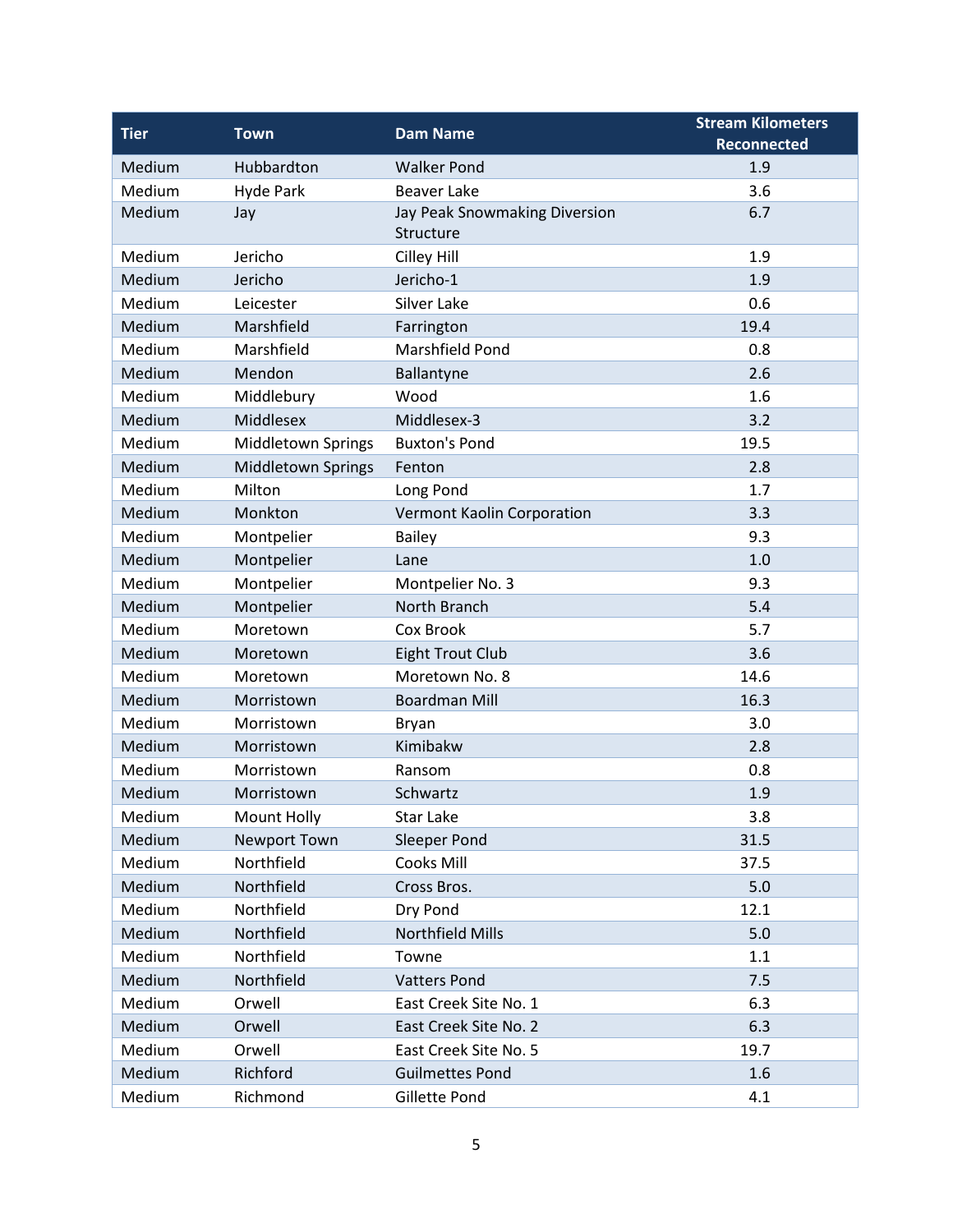| <b>Tier</b> | <b>Town</b>         | <b>Dam Name</b>                             | <b>Stream Kilometers</b> |
|-------------|---------------------|---------------------------------------------|--------------------------|
|             |                     |                                             | <b>Reconnected</b>       |
| Medium      | Ripton              | <b>Bread Loaf</b>                           | 3.1                      |
| Medium      | Roxbury             | <b>Beaver Pond</b>                          | 0.8                      |
| Medium      | Roxbury             | Roxbury-2                                   | 9.4                      |
| Medium      | <b>Rutland City</b> | Dunklee Pond                                | 12.6                     |
| Medium      | <b>Rutland City</b> | Lower Eddy Pond                             | 5.9                      |
| Medium      | <b>Rutland City</b> | <b>Ripley Mills</b>                         | 5.8                      |
| Medium      | <b>Rutland Town</b> | <b>Center Rutland</b>                       | 5.8                      |
| Medium      | <b>Rutland Town</b> | <b>Upper Eddy Pond</b>                      | 5.2                      |
| Medium      | Salisbury           | Lake Dunmore                                | 2.0                      |
| Medium      | Salisbury           | Salisbury                                   | 2.0                      |
| Medium      | Starksboro          | <b>Baldwin Pond</b>                         | 2.7                      |
| Medium      | Starksboro          | Clifford                                    | 0.4                      |
| Medium      | Starksboro          | Pechie                                      | 1.3                      |
| Medium      | Stowe               | <b>Beaver Pond</b>                          | 0.4                      |
| Medium      | Stowe               | Goldberg                                    | 3.1                      |
| Medium      | Stowe               | Mount Mansfield Corp. Diversion<br>Structur | 13.3                     |
| Medium      | Stowe               | Pike                                        | 64.7                     |
| Medium      | Sudbury             | <b>Burr Pond</b>                            | 6.7                      |
| Medium      | Sudbury             | <b>Hinkum Pond</b>                          | 2.6                      |
| Medium      | Sudbury             | <b>Huff Pond</b>                            | 2.5                      |
| Medium      | Tinmouth            | Chipman Lake                                | 3.7                      |
| Medium      | Wallingford         | Quinn Upper                                 | 0.2                      |
| Medium      | Warren              | <b>Warren Lake</b>                          | 4.0                      |
| Medium      | Washington          | <b>Hands Mill</b>                           | 23.6                     |
| Medium      | Waterbury           | Feed Company (Upper)                        | 14.9                     |
| Medium      | Wells               | Little Pond                                 | 4.5                      |
| Medium      | Wells               | <b>Mill Brook</b>                           | 4.5                      |
| Medium      | Wells               | Northeast Developers                        | 1.4                      |
| Medium      | Weybridge           | Weybridge                                   | 9.5                      |
| Medium      | Wolcott             | Wapanacki Lake                              | 2.0                      |
| Medium      | Wolcott             | <b>Wolcott Pond</b>                         | 3.4                      |
| Medium      | Woodbury            | East Long Pond                              | 1.5                      |
| Medium      | Woodbury            | Woodbury-11                                 | 6.4                      |
| Medium      | Woodbury            | Woodbury-14                                 | 16.2                     |
| Medium      | Worcester           | <b>Worcester Pond</b>                       | 2.5                      |
| Low         | Addison             | Farrel                                      | 2.2                      |
| Low         | Addison             | <b>Farrell North</b>                        | 0.8                      |
| Low         | Addison             | Harte                                       | 2.4                      |
| Low         | Addison             | Martin                                      | 1.3                      |
| Low         | Addison             | <b>McCuens Slang</b>                        | 0.3                      |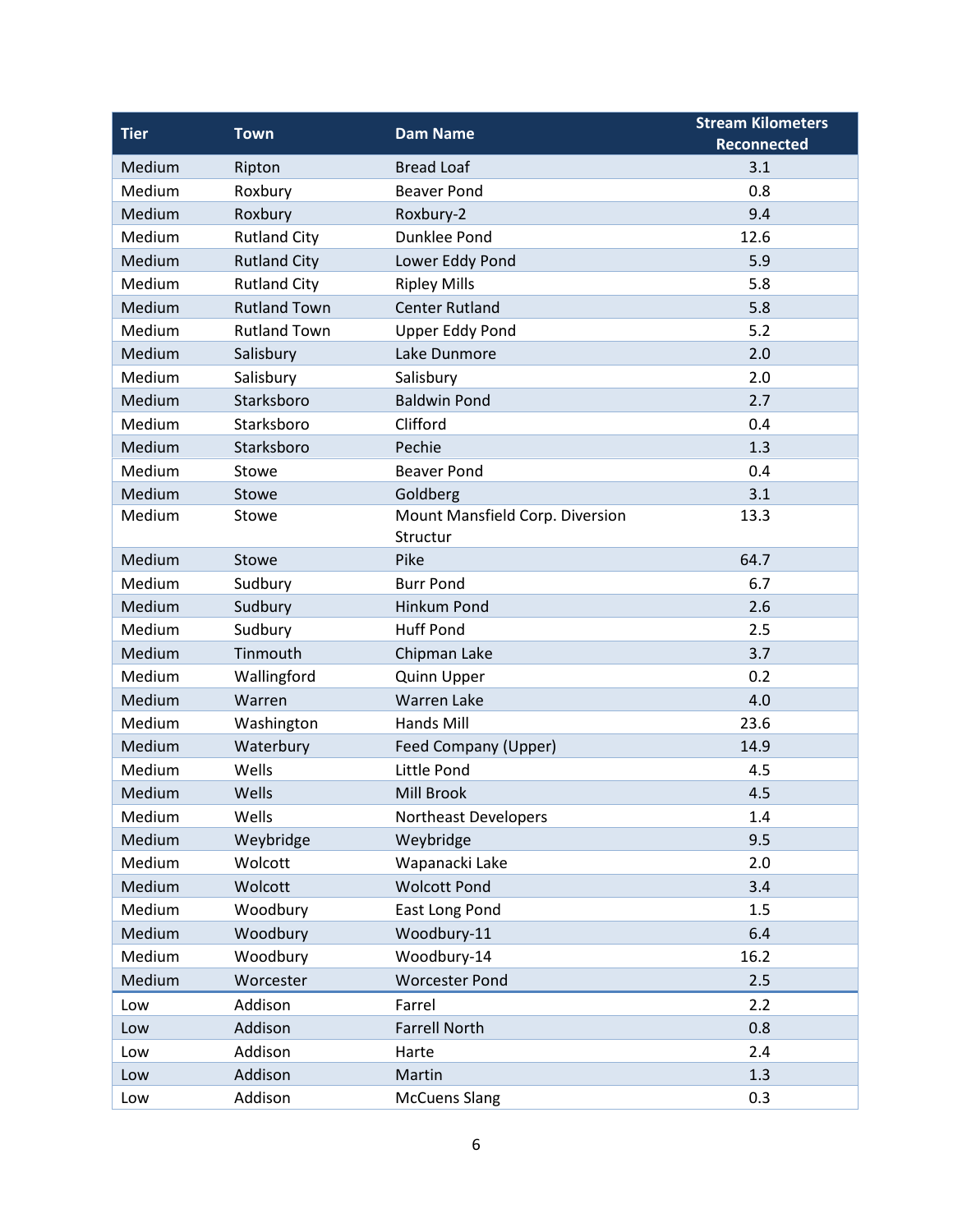| <b>Tier</b> | <b>Town</b>            | <b>Dam Name</b>                                    | <b>Stream Kilometers</b> |
|-------------|------------------------|----------------------------------------------------|--------------------------|
|             |                        |                                                    | <b>Reconnected</b>       |
| Low         | Addison                | Norton                                             | 0.8                      |
| Low         | Addison                | <b>Norton Shallow Dike</b>                         | 0.3                      |
| Low         | Addison                | <b>Warner Site 3</b>                               | 0.1                      |
| Low         | Addison                | Woodcock Site 1                                    | 0.5                      |
| Low         | Addison                | <b>Woodcock Site 2</b>                             | 12.4                     |
| Low         | Addison                | Woodcock Site 4                                    | 1.1                      |
| Low         | <b>Barre City</b>      | Habbep                                             | 1.0                      |
| Low         | <b>Barre Town</b>      | Barre-8                                            | 2.3                      |
| Low         | <b>Barre Town</b>      | <b>East Barre</b>                                  | 0.9                      |
| Low         | <b>Barre Town</b>      | Jockey Hollow                                      | 1.0                      |
| Low         | <b>Barre Town</b>      | <b>Sargents Mill</b>                               | 0.9                      |
| Low         | Benson                 | Munger                                             | 0.4                      |
| Low         | Benson                 | Perch Pond                                         | 0.5                      |
| Low         | <b>Berlin</b>          | Berlin-1                                           | 0.9                      |
| Low         | <b>Brandon</b>         | Brandon (Lower)                                    | 0.1                      |
| Low         | <b>Brandon</b>         | Brandon (Upper)                                    | 0.1                      |
| Low         | <b>Brandon</b>         | Goodnew                                            | 1.2                      |
| Low         | <b>Bristol</b>         | Norton Brook                                       | 0.2                      |
| Low         | <b>Brookfield</b>      | <b>Wardner Pond</b>                                | 12.8                     |
| Low         | Cabot                  | Clarks Saw Mill                                    | 0.6                      |
| Low         | Cabot                  | Milne                                              | 0.2                      |
| Low         | Calais                 | <b>Adamant Pond</b>                                | 2.7                      |
| Low         | Calais                 | <b>Curtis Pond</b>                                 | 0.2                      |
| Low         | Calais                 | <b>East Calais Mill</b>                            | 0.2                      |
| Low         | Calais                 | <b>Hatch's Mill</b>                                | 2.7                      |
| Low         | Calais                 | Nelson Pond                                        | 3.1                      |
| Low         | Calais                 | Rogers                                             | 1.0                      |
| Low         | Calais                 | Scribner                                           | 1.6                      |
| Low         | Cambridge              | <b>Grist Mill Hill</b>                             | 0.4                      |
| Low         | Cambridge              | Smugglers Notch Snow Pond<br><b>Diversion Stru</b> | 1.2                      |
| Low         | Castleton              | Castleton-7                                        | 1.1                      |
| Low         | Castleton              | Chizmar                                            | 0.7                      |
| Low         | Cornwall               | Cornwall-1                                         | 4.5                      |
| Low         | Cornwall               | Kirk                                               | 2.3                      |
| Low         | Dorset                 | <b>Prentiss Pond</b>                               | 0.9                      |
| Low         | Duxbury                | Bolton Falls No. 1                                 | 0.0                      |
| Low         | <b>East Montpelier</b> | <b>Bennett Brook</b>                               | 4.2                      |
| Low         | <b>East Montpelier</b> | Crystal Pool                                       | 3.9                      |
| Low         | <b>East Montpelier</b> | Sodom Pond                                         | 3.9                      |
| Low         | Eden                   | Corez Pond                                         | 0.8                      |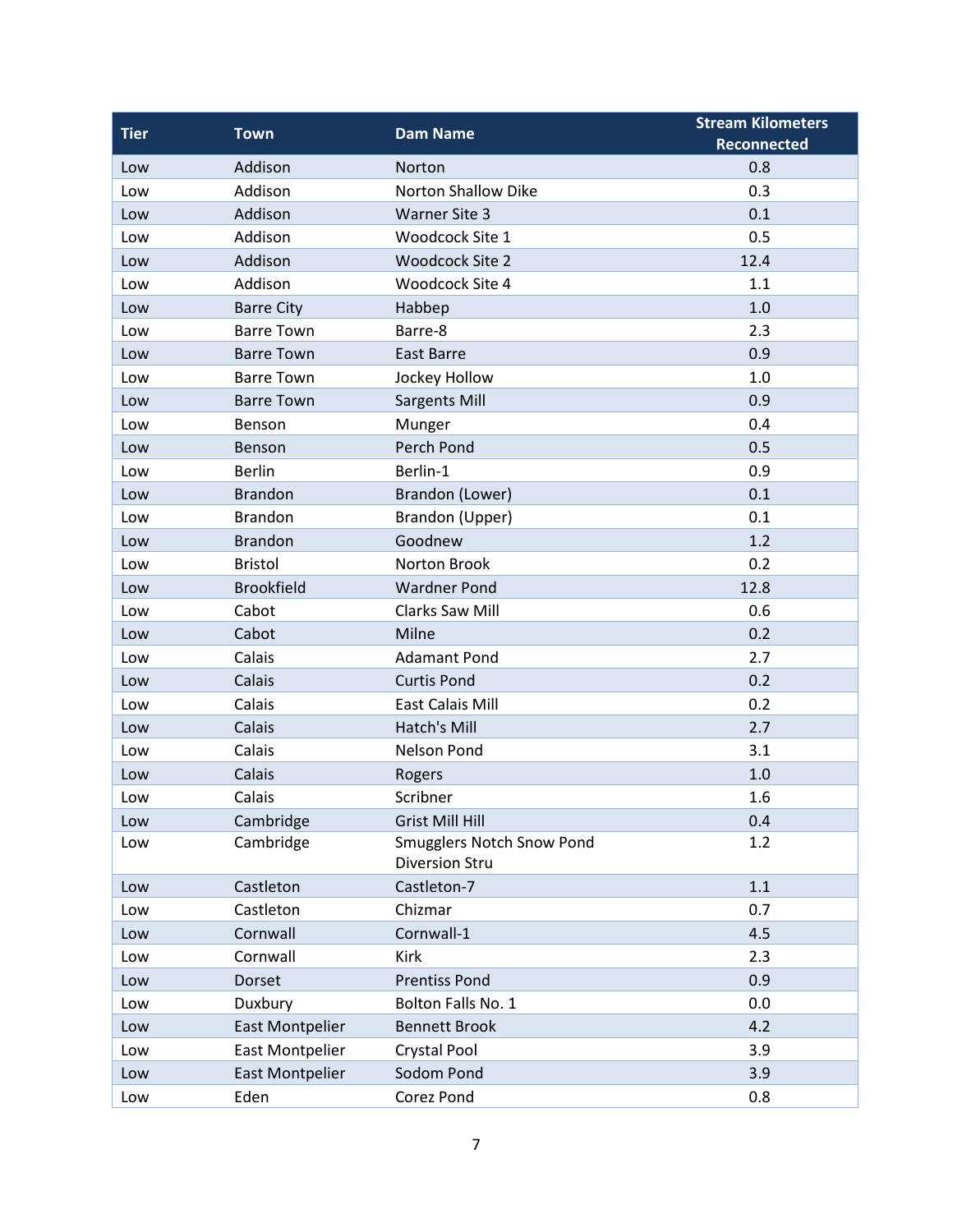| <b>Tier</b> | <b>Town</b>      | <b>Dam Name</b>                    | <b>Stream Kilometers</b> |
|-------------|------------------|------------------------------------|--------------------------|
|             |                  |                                    | <b>Reconnected</b>       |
| Low         | Enosburgh        | <b>Enosburg Falls</b>              | 0.0                      |
| Low         | Essex            | Essex No. 19                       | 0.2                      |
| Low         | <b>Essex</b>     | <b>Essex Town Reservoir</b>        | 2.6                      |
| Low         | Essex            | Saxon Hill Reservoir (South)       | 0.3                      |
| Low         | Fair Haven       | <b>Shirt Factory</b>               | 0.1                      |
| Low         | Fair Haven       | <b>Water Street</b>                | 0.3                      |
| Low         | Fairfax          | <b>Fairfax Falls</b>               | 0.0                      |
| Low         | Fairfax          | St. Albans South Reservoir         | 1.5                      |
| Low         | Fairfield        | Webster (Lower)                    | 0.9                      |
| Low         | Fairfield        | Webster (Upper)                    | 0.9                      |
| Low         | Ferrisburgh      | <b>Goose Creek</b>                 | 0.6                      |
| Low         | Fletcher         | Ferguson                           | 0.2                      |
| Low         | Fletcher         | <b>Stone's Brook</b>               | 0.8                      |
| Low         | Georgia          | Silver Lake                        | 0.7                      |
| Low         | Goshen           | <b>Stewart</b>                     | 1.1                      |
| Low         | Greensboro       | Greensboro-2                       | 0.5                      |
| Low         | Hancock          | <b>Pleiad Lake</b>                 | 0.2                      |
| Low         | Hardwick         | Mackville Pond                     | 3.6                      |
| Low         | Hardwick         | Winter                             | 0.6                      |
| Low         | Highgate         | <b>Highgate Falls</b>              | 0.0                      |
| Low         | Hinesburg        | <b>Cemetery Pond</b>               | 1.5                      |
| Low         | Hinesburg        | Champlain Valley Union High School | 1.8                      |
| Low         | Hubbardton       | Abatiell                           | 0.6                      |
| Low         | Hubbardton       | <b>Blair</b>                       | 0.2                      |
| Low         | <b>Hyde Park</b> | Garfield                           | 0.0                      |
| Low         | <b>Hyde Park</b> | Hill                               | 0.3                      |
| Low         | Killington       | Pico Lower Snowmaking Pond         | 0.2                      |
| Low         | Killington       | Pico Upper Snowmaking Pond         | 0.1                      |
| Low         | Lincoln          | Goeselt                            | 1.4                      |
| Low         | Lincoln          | Lincoln-2                          | 0.1                      |
| Low         | Lowell           | Vermont Asbestos Co.               | 0.8                      |
| Low         | Marshfield       | <b>Bailey Pond</b>                 | 0.8                      |
| Low         | Marshfield       | Marshfield-6                       | 0.2                      |
| Low         | Marshfield       | Marshfield-9                       | 0.5                      |
| Low         | Marshfield       | Richards                           | 5.8                      |
| Low         | Mendon           | Mendon-4                           | 0.6                      |
| Low         | Middlebury       | <b>Buttolph</b>                    | 0.1                      |
| Low         | Middlebury       | Middlebury Lower                   | 3.7                      |
| Low         | Middlebury       | Middlebury Reservoir               | 0.1                      |
| Low         | Middlebury       | Middlebury Upper                   | 0.0                      |
| Low         | Middlebury       | Pominville                         | 4.2                      |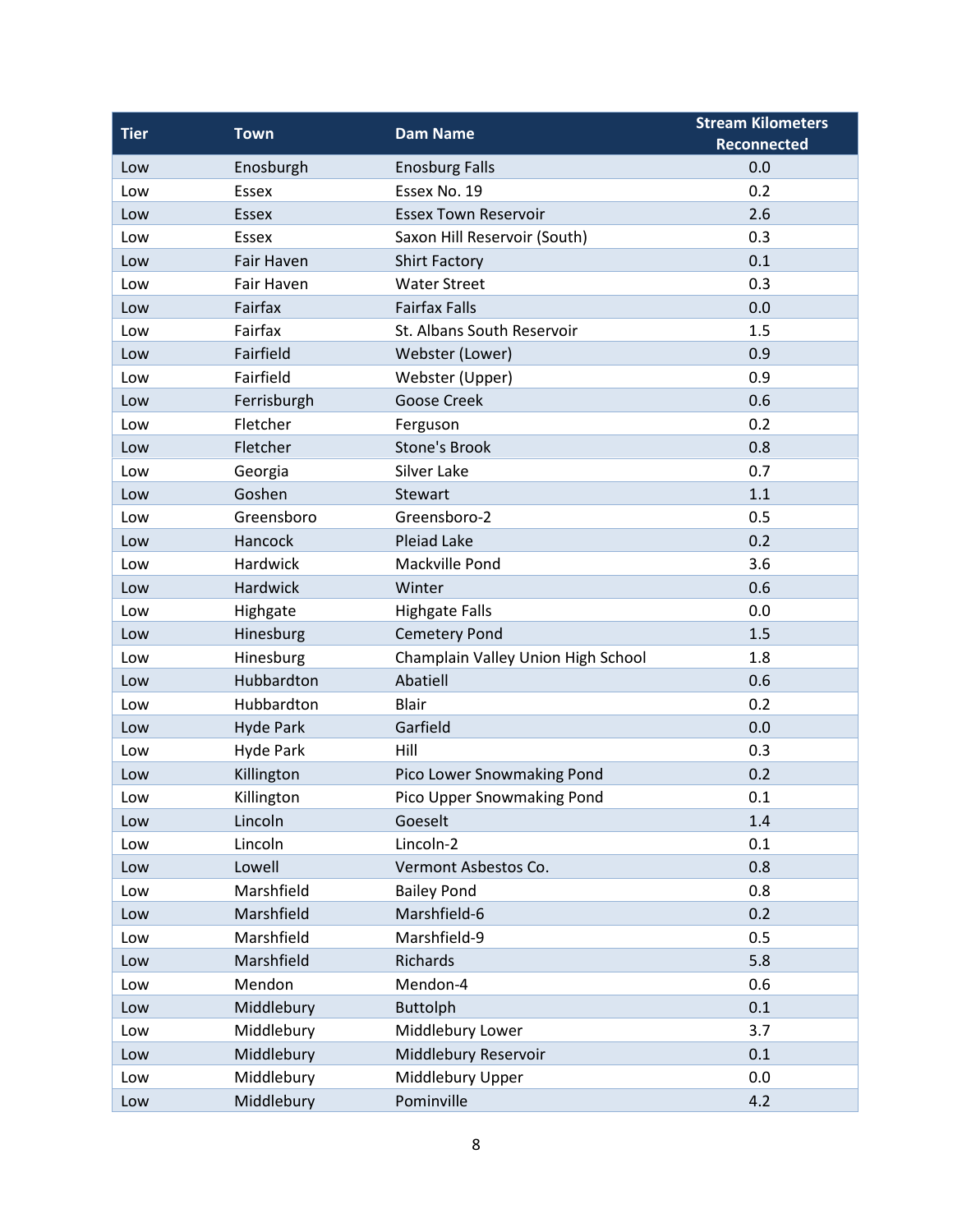| <b>Tier</b> | <b>Town</b>               | <b>Dam Name</b>               | <b>Stream Kilometers</b> |
|-------------|---------------------------|-------------------------------|--------------------------|
|             |                           |                               | <b>Reconnected</b>       |
| Low         | Middlesex                 | Middlesex No. 2               | 0.0                      |
| Low         | Middlesex                 | Wrightsville                  | 0.3                      |
| Low         | <b>Middletown Springs</b> | Coy Brook                     | 3.4                      |
| Low         | Milton                    | <b>Clarks Falls</b>           | 0.0                      |
| Low         | Montpelier                | Langdon Pond                  | 1.3                      |
| Low         | Montpelier                | <b>Trestle</b>                | 1.0                      |
| Low         | Morristown                | Cadys Falls                   | 0.0                      |
| Low         | Morristown                | Morrisville                   | 0.1                      |
| Low         | Morristown                | <b>Wards Pond</b>             | 16.3                     |
| Low         | New Haven                 | <b>Huntington Falls</b>       | 0.0                      |
| Low         | Northfield                | Boutwell                      | 0.2                      |
| Low         | Northfield                | Northfield-12                 | 0.4                      |
| Low         | Northfield                | <b>Randall Wood Products</b>  | 0.0                      |
| Low         | Orange                    | <b>Bennetts Mill</b>          | 0.0                      |
| Low         | Orange                    | Lower Orange Reservoir        | 0.4                      |
| Low         | Orange                    | Orange-12                     | 0.3                      |
| Low         | Orange                    | Thurman W. Dix Reservoir      | 0.1                      |
| Low         | Orange                    | <b>Upper Orange Reservoir</b> | 0.4                      |
| Low         | Orwell                    | Maharay                       | 1.8                      |
| Low         | Orwell                    | Orwell-4                      | 1.9                      |
| Low         | Pawlet                    | Pawlet                        | 0.0                      |
| Low         | Peacham                   | <b>Bruces Mill</b>            | 0.5                      |
| Low         | Peacham                   | Peacham Pond                  | 0.5                      |
| Low         | Pittsford                 | Sargent Pond                  | 0.1                      |
| Low         | Proctor                   | Proctor                       | 0.1                      |
| Low         | Proctor                   | Reynolds Reservoir            | 0.1                      |
| Low         | <b>Rutland City</b>       | <b>Combination Pond</b>       | 0.9                      |
| Low         | <b>Rutland Town</b>       | Rutland-1                     | 1.8                      |
| Low         | Shelburne                 | <b>Bostwick Pond</b>          | 0.1                      |
| Low         | Shelburne                 | Myer-Madison                  | 0.6                      |
| Low         | Sheldon                   | <b>Sheldon Springs</b>        | 0.0                      |
| Low         | Shoreham                  | Pomainville                   | 1.9                      |
| Low         | South Burlington          | Gorge No. 18                  | 0.0                      |
| Low         | Stowe                     | <b>Bloch</b>                  | 1.4                      |
| Low         | Stowe                     | <b>Culver Mill</b>            | 0.4                      |
| Low         | Stowe                     | Heath                         | 1.1                      |
| Low         | Stowe                     | <b>McAllister Pond</b>        | 5.2                      |
| Low         | Stowe                     | <b>Moscow Mills</b>           | 0.0                      |
| Low         | Stowe                     | Stowe-11                      | 1.9                      |
| Low         | <b>Troy</b>               | <b>Bakers Falls</b>           | 0.2                      |
| Low         | Vergennes                 | Vergennes No. 9               | 0.0                      |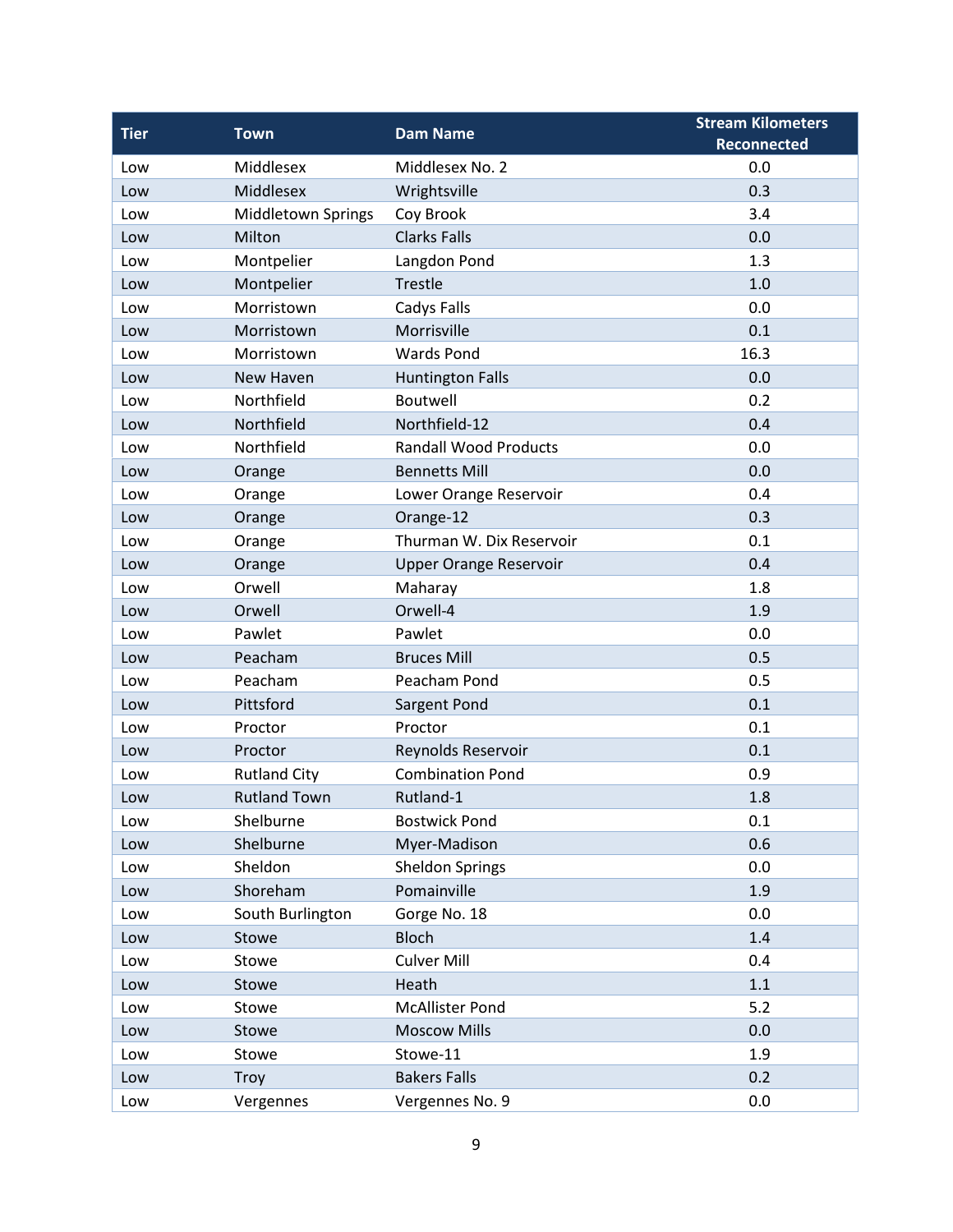| <b>Tier</b>     | <b>Town</b>    | <b>Dam Name</b>                  | <b>Stream Kilometers</b> |
|-----------------|----------------|----------------------------------|--------------------------|
|                 |                |                                  | <b>Reconnected</b>       |
| Low             | Waitsfield     | <b>Sugarbush Snowmaking Pond</b> | 0.4                      |
| Low             | Wallingford    | <b>Quinn Lower</b>               | 0.2                      |
| Low             | Waterbury      | Colbyville Upper                 | 0.1                      |
| Low             | Waterbury      | Ice Pond                         | 0.7                      |
| Low             | Waterbury      | Waterbury-7                      | 0.3                      |
| Low             | Wells          | Melcher                          | 1.2                      |
| Low             | Wells          | Schiff                           | 0.5                      |
| Low             | Wells          | Schmidt                          | 0.5                      |
| Low             | Wells          | Wells-6                          | 0.4                      |
| Low             | West Haven     | <b>Carver Falls</b>              | 0.1                      |
| Low             | Westfield      | Coburn Brook Reservoir           | 0.4                      |
| Low             | Williamstown   | <b>Horwitz Pond</b>              | 3.1                      |
| Low             | Williamstown   | <b>Limehurst Pond</b>            | 4.2                      |
| Low             | Williamstown   | <b>Martin Brook</b>              | 9.6                      |
| Low             | Williamstown   | <b>Martin Reservoir</b>          | 2.6                      |
| Low             | Williamstown   | McCarthy                         | 0.3                      |
| Low             | Williamstown   | Sorimaini                        | 0.7                      |
| Low             | Williamstown   | Whitcomb                         | 1.7                      |
| Low             | Williamstown   | Williamstown-9                   | 1.0                      |
| Low             | Wolcott        | Wolcott                          | 0.0                      |
| Low             | Wolcott        | Wolcott-1                        | 3.4                      |
| Low             | Woodbury       | Benjamin                         | 0.8                      |
| Low             | Woodbury       | <b>Daniels Mill</b>              | 0.5                      |
| Low             | Woodbury       | King Pond (Lower)                | 0.4                      |
| Low             | Woodbury       | Lords                            | 1.5                      |
| Low             | Woodbury       | <b>Shadow Pond</b>               | 0.5                      |
| Low             | Woodbury       | South Woodbury Pond              | 8.8                      |
| Low             | Woodbury       | Travelstead                      | 0.1                      |
| Low             | Woodbury       | <b>Valley Lake</b>               | 2.1                      |
| Low             | Woodbury       | <b>Woodbury Upper</b>            | 0.2                      |
| Low             | Woodbury       | Woodbury-12                      | 5.0                      |
| Low             | Worcester      | <b>Worcester Brook</b>           | 2.5                      |
| Very Low        | Addison        | Woodcock Site 3                  | $1.1\,$                  |
| Very Low        | <b>Berlin</b>  | Berlin-2                         | 0.1                      |
| Very Low        | <b>Berlin</b>  | Montpelier No. 4                 | 0.0                      |
| Very Low        | <b>Berlin</b>  | Montpelier Reservoir (Lower)     | 0.4                      |
| Very Low        | <b>Berlin</b>  | Montpelier Reservoir (Upper)     | 0.1                      |
| Very Low        | <b>Bristol</b> | Coffin                           | 0.2                      |
| Very Low        | Cabot          | Cabot-6                          | 0.6                      |
| Very Low        | Calais         | Calais-7                         | 0.1                      |
| <b>Very Low</b> | Calais         | <b>Maple Corners</b>             | 0.2                      |